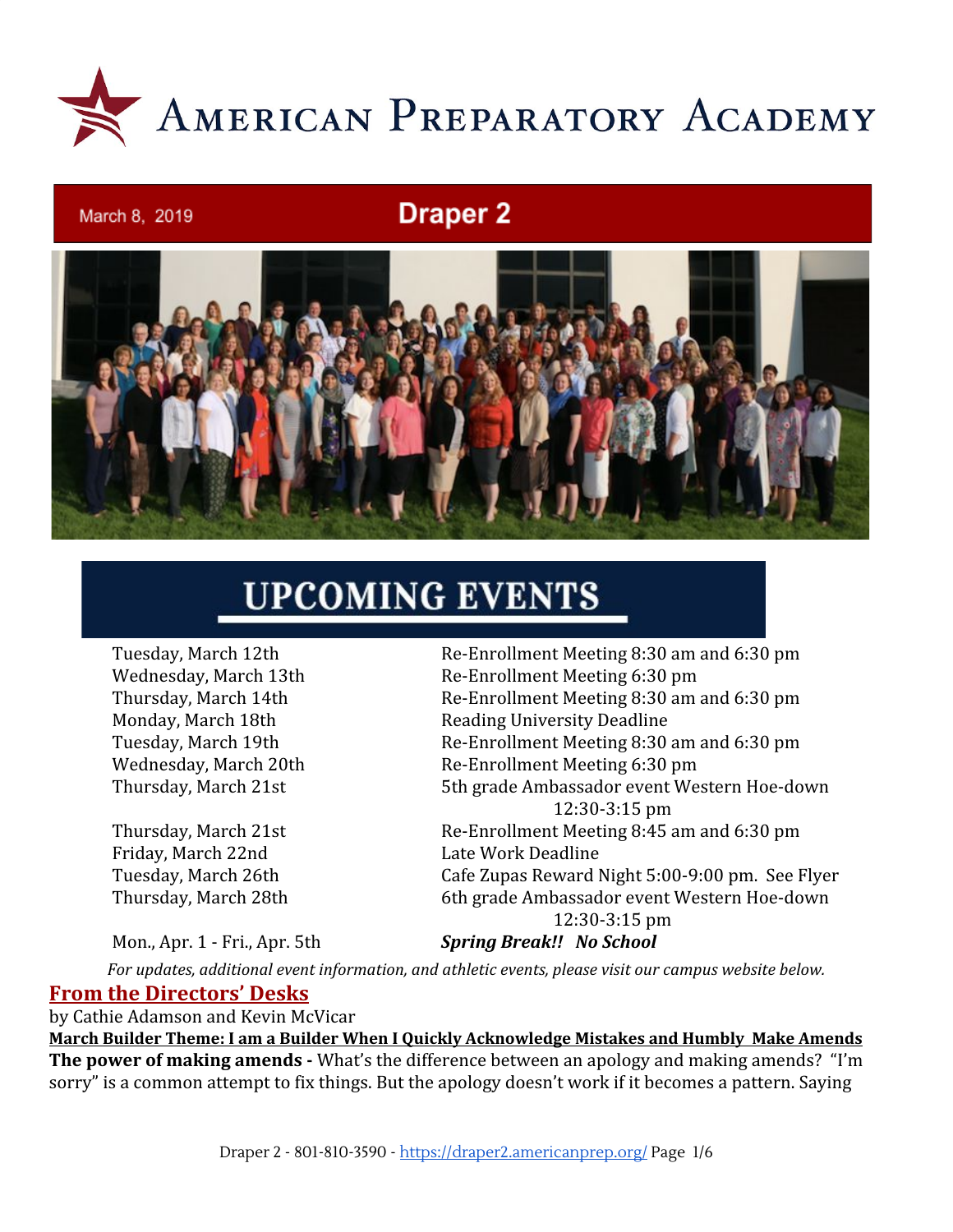

"Sorry" can feel like the person wants you to forget about what happened without having to make it right.

 Making amends means acknowledging your behavior and taking responsibility for it. This takes courage, humility, and a sincere desire to change. Letting go of pride and ego makes this a challenging task. When you avoid acknowledging your mistakes, they fester into guilt and remorse. Those feelings impact how you feel about yourself. You end up trying to avoid the other person because it hurts to face them.

#### **Benefits of Making Amends**

- You experience a sense of emotional relief.
- You feel good about yourself for having the courage to face it.
- It repairs the relationship and can restore trust.
- It gives you a sense of resolution to an unfinished situation.
- Handling old hurts this way decreases worry and stress

## **\*Re-Enrollment Meetings!!!**

We will hold our returning family Re-Enrollment meetings on the following dates and times. If you plan on returning to Draper 2, you *MUST* attend one of these meetings to pick up your registration information.

*Please be on time***,** the doors will close promptly at meeting time. If the doors are closed, you will need to come to different meeting.

If you have any questions, you may email Kevin McVicar [kmcvicar@apamail.org](mailto:kmcvicar@apamail.org) and/or Cathie Adamson [cadamson@apamail.org](mailto:cadamson@apamail.org).

*Please plan on attending one of these meetings!! Your paperwork will NOT be able to be picked up by anyone else. You MUST be in attendance to receive your students re-enrollment information.* **Tuesday, March 12th, 8:30 am or 6:30 pm Tuesday, March 19th, 8:30 am or 6:30 pm Wednesday, March 13th, 6:30 pm Wednesday, March 20th, 6:30 pm Thursday, March 14th, 8:30 am or 6:30 pm Thursday, March 21st, 8:45 am or 6:30 pm**

## **National Geography Bee**

**CONGRATULATIONS** to Riley McGee, 5th grade, Ms. Gray's class, qualified for the state geography bee. Woo Wee!! Way to be!!

## **Read-A-Thon**

Next week, we will be starting our Read-A-Thon, promoting reading, while also raising money to buy more books for our classroom libraries. At American Prep, we do not have a central library. Our "library" is distributed throughout the school in each individual classroom. This way we can get the books directly to students as quickly as possible. Having so many classrooms requires having many copies of the same book so that all classroom libraries have as many high quality book choices as possible. We are excited to have a Read-A-Thon to promote more time spent reading while also raising money to buy books for our classroom libraries. All the exciting details will be coming next week!

## **FUN RUN 2019 - FRIDAY, MAY 17th**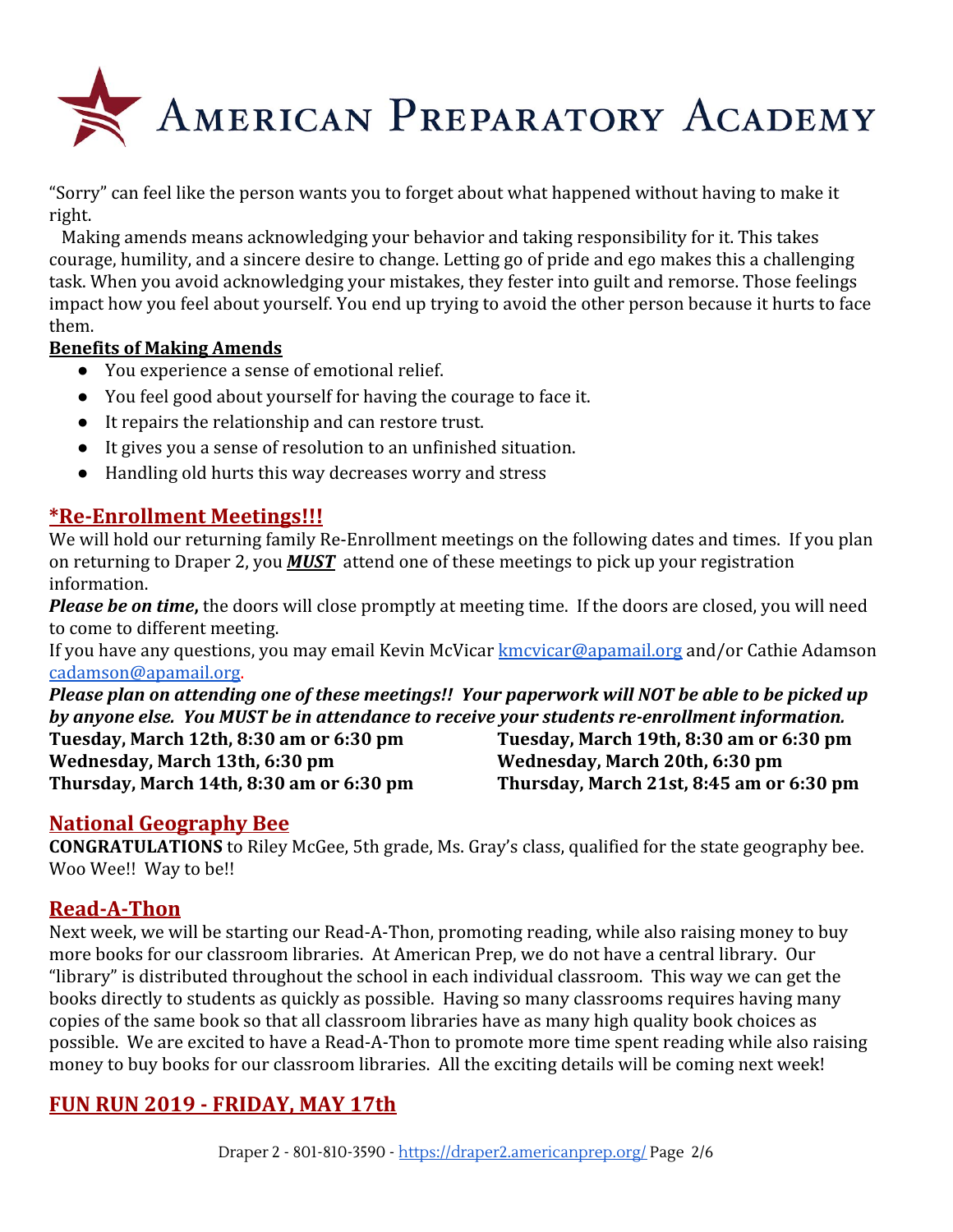

Mark your calendars for the 2nd Annual Draper District Fun Run on Friday, May 17th, 2019, 6:00-8:00pm at the Andy Ballard Arena (1600 Highland Dr, Draper, UT 84020). Get excited for another amazing APA community event with Rusty Keys from FM100.3, delicious food trucks and fun with our silent auction. *More details to follow*…

## **IMPORTANT YearBook Information!!!**

*Important!!* If you ordered a yearbook for your student from LifeTouch, **you have ordered a yearbook for the Draper 1 campus.** Pleases contact me - mminson@apamail.org so we can get you a refund.

Draper 2 is publishing our yearbook using Bell Photography and you can order from them at: [bellphoto.com,](http://bellphoto.com/) click on "PREPAY" and our school code is: apadraper2yb2018

## **APA D3 Drama Department presents:**

*12 Angry Jurors.* Friday, March 8 and Saturday, March 9

A man's life hangs in the balance as 12 jurors debate the issue of his guilt! Will they weigh the evidence or simply rubber stamp his death sentence?

Come join us for this journey of the classic story of justice, of evaluating evidence rather than personal agenda, of embracing appeal of logic over personal attack.

\$5.00 regular admission, **D2 Multi-Purpose Room**, 7:00pm

How and where do they get tickets?

## **\*Grades K-6: Academic Update – Olympics:**

During Term 4 our elementary students participate in the APA Olympics. The students are judged in their homerooms in different categories. Some of these categories are Choral Responding, Class Lines, Lunch Behavior, Participation, Learning Positions, Attendance, and Cleanliness. Each category is judged out of 10 points and the students are given scores weekly. At our weekly assemblies the top 3 winners in each category will be displayed. This is a fun event to motivate our students as we are getting close to the end of the school year!

Encourage your students to GO FOR THE GOLD!

## **IMPORTANT ANNOUNCEMENT REGARDING STATE TESTING:**

#### Academic Update:

 End of year assessments are upon us! Students at American Prep are assessed throughout the year in both homeroom classes and achievement-leveled groups. At the end of the year, two kinds of assessments are given: assessments that are required by the state of Utah and assessments that are required by American Prep to make sure that students have reached the academic levels needed to be promoted to the next grade.

 The state of Utah requires students grades 3-6 to take the RISE test (previously SAGE). These are computer-adaptive tests that are based on the common core standards that Utah has adopted. Students will be tested in Math, Language Arts, and Science; 5th grade students will also take a writing test. These tests are given to students in grades 3-6 from April 15<sup>th</sup>– May 17<sup>th</sup>. Please make sure your students are in attendance these days.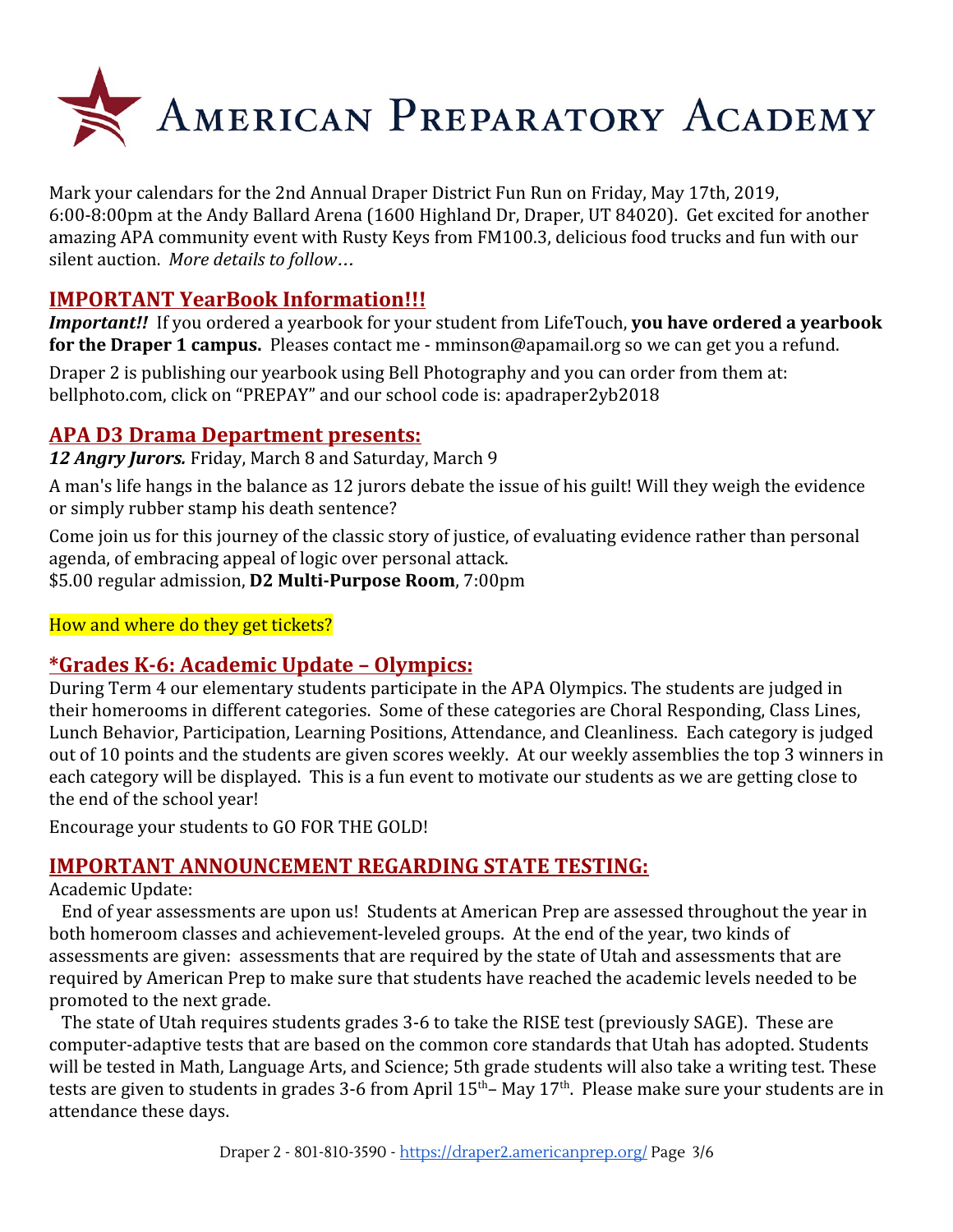

 All American Preparatory Academy students grades 1-6 will also take the Core Knowledge Tests. These are paper-based tests that are on curriculum that students learned throughout the year. Students will be tested in History, Science, Language Arts, and Math. To study for these tests have your students review from their "*What Every \_\_\_ Grader Needs to Know"* book. These tests will be taken from May 13th - May 31st.

 If time off from school must be taken after April 15, please talk to your students' teachers about exact times and dates that the tests will be administered and what the plan will be to get these tests made up. *No absences during this time will be approved by administration.*

 Please make sure that during these important weeks that students are getting to sleep early so they are well rested and that each morning they are getting a good breakfast. These are a few things you can do at home to help your students be successful.

## **Family Support Organization**

#### By: Nicole Harman

Thank you to Lacey Anderson and Sarah Zasukha for their help in planning Staff Appreciation Week. Also, thank you to Shanynn and Eric Steinmann for creating many of the fun decorations you saw around the school. I greatly appreciate everyone who donated their time and resources to help make Staff Appreciation Week amazing. I could not have done it without your generosity! The school looked amazing and the staff appreciated the daily thank you's that were made possible through your help. I would also like to thank the following businesses for their donations; Chili's, Sweet Tooth Fairy, Swire Coca Cola, Frito Lay and Fiiz (the Taylorsville Location). Also thank you to Cupbop and the Song family and Tya Nelson from Padicakes for providing a wonderful lunch and dessert at the staff luncheon.

Our classroom libraries are in need of new books so we will be holding a spirit night at Cafe Zupas in Draper. Please join us on Tuesday, March 26th from 5-9pm. More information will be made available in the next few weeks.

#### **Character Development**

#### by Mandy Brown

Yee-haw! Y'all, we can't wait for our upcoming Western Round Up events for our 5th and 6th grade students. The dates and times are as follows:

*5th Grade:* Thursday, March 21st from 12:30 until 3:00

*6th Grade:* Thursday, March 28th from 12:30 until 3:00

Students may bring "western" gear to put on at the time of the party (bandana, cowboy hat) if they desire.

Parents, we'd LOVE to have your help!

*5th Grade:*

<https://www.signupgenius.com/go/10C0444AFAE29ABFC1-western> *6th Grade:* <https://www.signupgenius.com/go/10C0444AFAE29ABFC1-western1>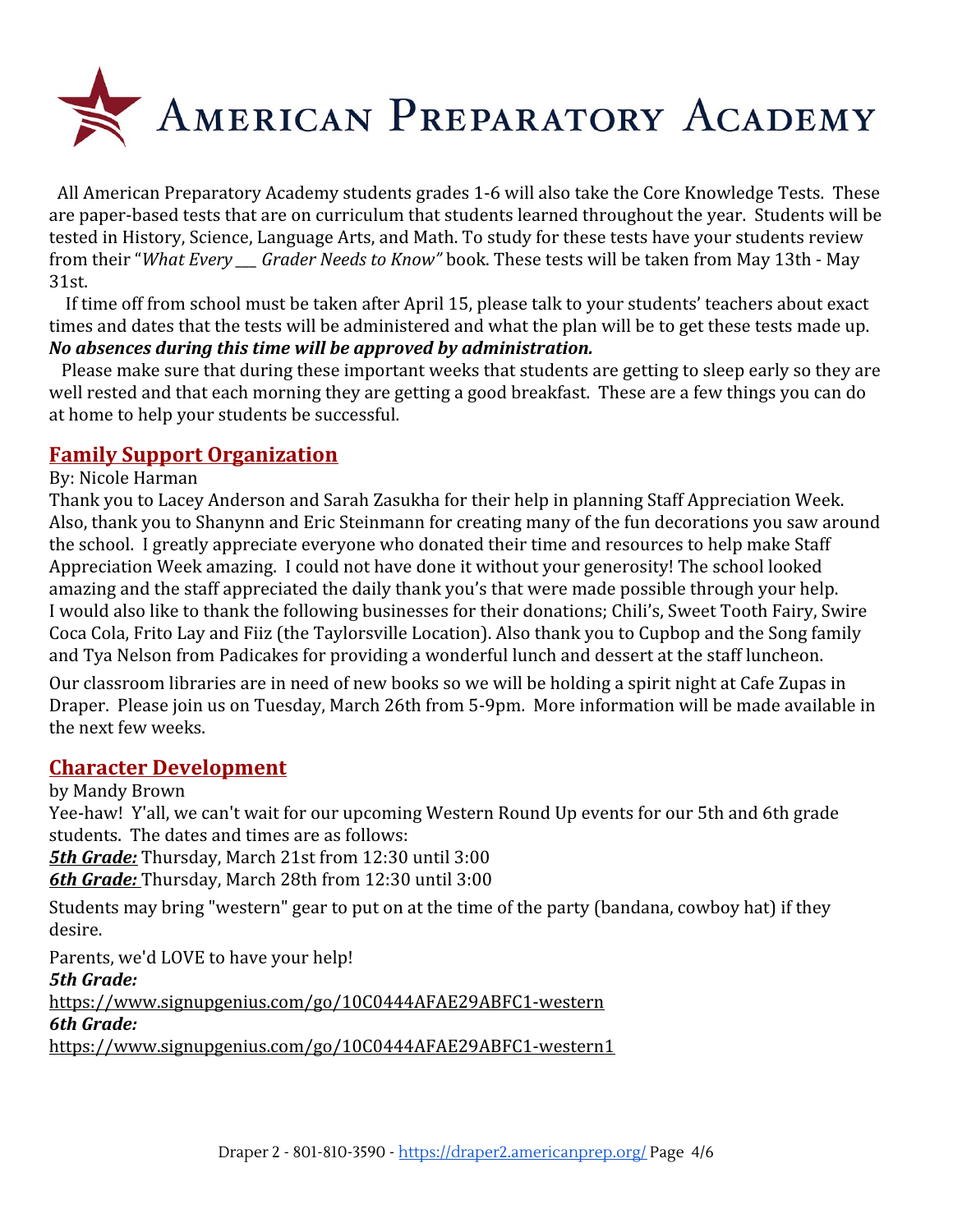

## **Carpool Corner**

Many of the same courtesies and safety protocols that should be observed on the roads also should be extended into our drop-off and pick-up times at American Prep. Please use your signals when dropping off and picking up. It helps our staff and the other drivers know what your intentions are: Please do not try and drive while holding a cell phone in your hand. We see many parents that are pulling away from a curb while holding a cell phone. Please put the cell phone down when driving so that both hands can be on the wheel, especially when dropping off or picking up your student.

#### **\*Girls on the Run!!**

It is time to sign up for Girls on the Run!! This wonderful program is available to girls 3rd - 6th grade here at the Draper 2 building. Girls on the Run will be held on Wednesdays and Thursdays 2:15-3:45 pm.

Along with running, there is a self-esteem component that is amazing for girls to participate in. The program will begin on Wednesday, March 13th and culminate with a buddy run on or about June 1st. Sign up for fun and friendship at the website below -

[https://www.raceplanner.com/register/index/GOTR-Utah-Spring-2019-Program-Registration?sid=9c1](https://www.raceplanner.com/register/index/GOTR-Utah-Spring-2019-Program-Registration?sid=9c1826ce7c294e17b9bc5c2ec6238631) [826ce7c294e17b9bc5c2ec6238631](https://www.raceplanner.com/register/index/GOTR-Utah-Spring-2019-Program-Registration?sid=9c1826ce7c294e17b9bc5c2ec6238631)

## **Love & Logic**

#### **"Do I look Weak?"**

 Teachers and parents sometimes express the following worry: "When I calmly delay a conversation or a consequence *instead* of squashing defiance (or other frustrating misbehaviors), do I look weak? If I don't bring the wrath in that moment, will kids or adults that are watching think I'm a pushover?

No. No, they won't.

 Imagine this: You're in a restaurant enjoying a lovely meal. But some lady at the table off to your right is having the opposite of a lovely meal. And she's bringing the wrath. She's getting louder. She wants to see the manager. Somebody is going to pay for this! She gets more and more red faced and threatening.

 As you watch her, what is going through your mind? She's so powerful? She's so impressive? You wish you could rant and rave like that?

 Probably not. You're probably thinking that she ought to control herself and calm down. You're probably the opposite of impressed.

 **Self-control is actually a form of strength.** There is so much more power in the ability to keep our cool that there is in yelling, threatening, and lecturing.

 Some people even repeat this phrase to themselves in moments when they need to remember to remain calm: "Anger and frustration feed misbehavior. Anger and frustration feed misbehavior….."

 Put your mind at ease. You don't lose an ounce of power when you choose not to yell or "drop the hammer" in the heat of the moment - you **gain power.** By staying calm and creating a more thoughtful response, you are enhancing your authority as an adult/leader. You can do this!

Thanks for reading! Our goal is to help as many families as possible.

Jed Hafer